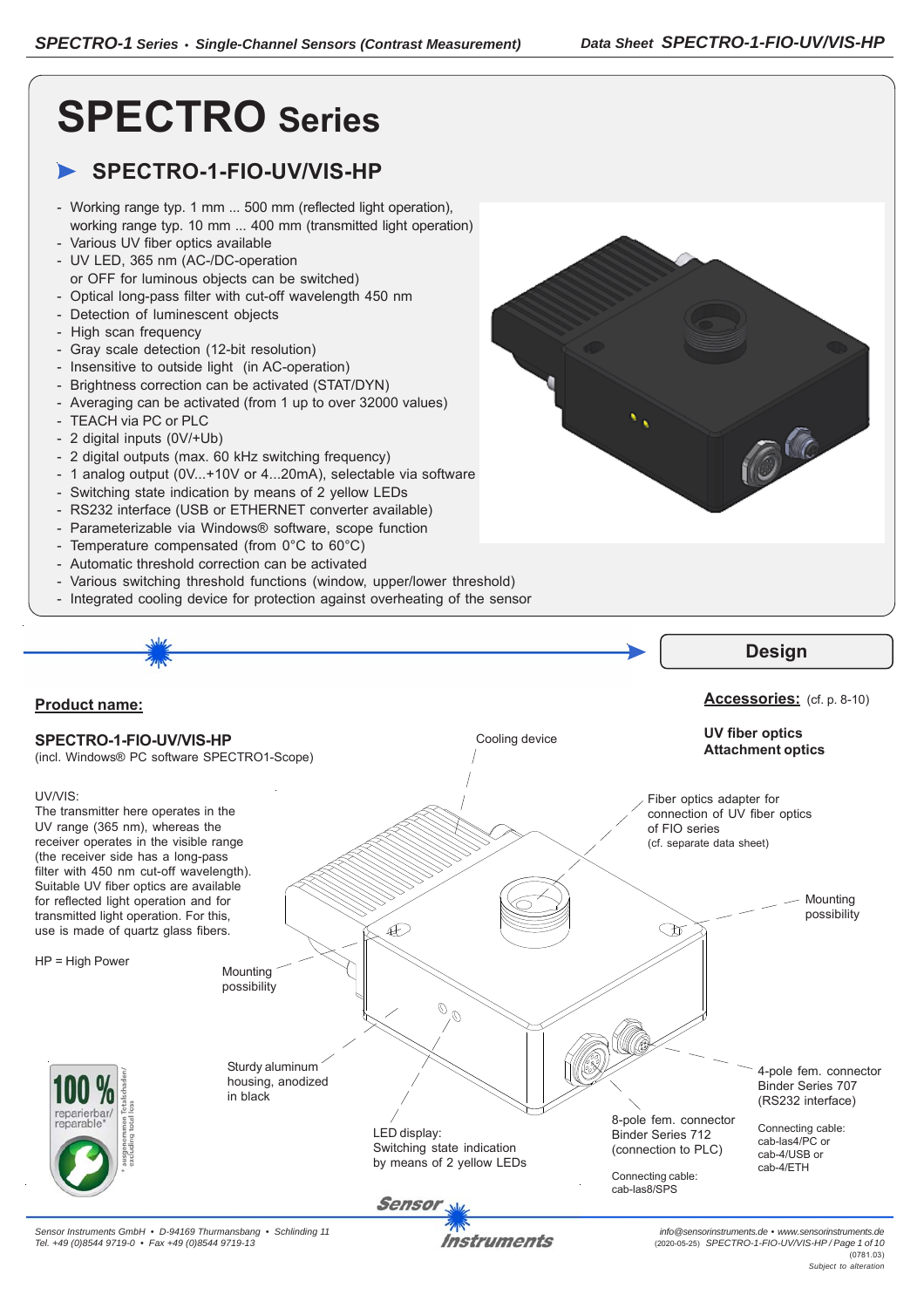

**Technical Data** 

| <b>Model</b>                                                                      | <b>SPECTRO-1-FIO-UV/VIS-HP</b>                                                                                                                                                                                                                                                                                                                                     |                                                                                                                                                                                                                                                                                          |  |
|-----------------------------------------------------------------------------------|--------------------------------------------------------------------------------------------------------------------------------------------------------------------------------------------------------------------------------------------------------------------------------------------------------------------------------------------------------------------|------------------------------------------------------------------------------------------------------------------------------------------------------------------------------------------------------------------------------------------------------------------------------------------|--|
| Voltage supply                                                                    | +24VDC (± 10%), reverse polarity protected, overcurrent protected                                                                                                                                                                                                                                                                                                  |                                                                                                                                                                                                                                                                                          |  |
| Current consumption                                                               | $< 220$ mA                                                                                                                                                                                                                                                                                                                                                         |                                                                                                                                                                                                                                                                                          |  |
| Max. switching current                                                            |                                                                                                                                                                                                                                                                                                                                                                    | 100 mA, short circuit proof                                                                                                                                                                                                                                                              |  |
| Switching state indication                                                        |                                                                                                                                                                                                                                                                                                                                                                    | 2 yellow LED visualize the physical state of the outputs OUT0 and OUT1                                                                                                                                                                                                                   |  |
| Digital inputs (2x)                                                               |                                                                                                                                                                                                                                                                                                                                                                    | INO and IN1 (Pin 3 and 4): digital (0V/+24V)                                                                                                                                                                                                                                             |  |
| Digital outputs (2x)                                                              | OUT0 and OUT1 (Pin 5 and 6): digital (0V/+24V), npn-/pnp-able (bright-/dark-switching, can be switched)                                                                                                                                                                                                                                                            |                                                                                                                                                                                                                                                                                          |  |
| Analog output (1x)                                                                | ANALOG (Pin 8): voltage 0  +10V or current 4  20mA,<br>adjustable via PC software                                                                                                                                                                                                                                                                                  |                                                                                                                                                                                                                                                                                          |  |
| <b>Interface</b>                                                                  | <b>RS232</b>                                                                                                                                                                                                                                                                                                                                                       |                                                                                                                                                                                                                                                                                          |  |
| Pulse lengthening                                                                 | 0  100 ms, adjustable via PC software                                                                                                                                                                                                                                                                                                                              |                                                                                                                                                                                                                                                                                          |  |
| Averaging                                                                         | max. 32768 values, adjustable via PC software                                                                                                                                                                                                                                                                                                                      |                                                                                                                                                                                                                                                                                          |  |
| Scan frequency<br>(LED mode AC, DC or<br>OFF, can be switched via<br>PC software) | LED mode AC (depends on parameterization):<br>Frequency [Hz] Digital outputs Analog output<br>Max. 50 000<br>Off<br>Off<br>Max. 48 000<br>On<br>Off<br>Max. 42 000<br>Off<br>On<br>Max. 41 000<br>On<br>On<br>Measurements were made with the smallest gain at the<br>receiver (AMP1). At the highest gain (AMP8), rthe<br>frequency is reduced by a factor of 10. | LED mode DC / OFF (depends on parameterization):<br>Frequency [Hz] Digital outputs Analog output<br>Max. 175 000<br>Off<br>Off<br>Max. 135 000<br>Off<br>On.<br>Max. 100 000<br>Off<br>On<br>Max. 85 000<br>On<br>On<br>The frequency is independent of the gain set at the<br>receiver. |  |
| Switching frequency                                                               | max. 60 kHz                                                                                                                                                                                                                                                                                                                                                        |                                                                                                                                                                                                                                                                                          |  |
| Analog band width                                                                 | max. 90 kHz (-3 dB)                                                                                                                                                                                                                                                                                                                                                |                                                                                                                                                                                                                                                                                          |  |
| Transmitter (light source)                                                        | UV LED, 365 nm                                                                                                                                                                                                                                                                                                                                                     |                                                                                                                                                                                                                                                                                          |  |
| Transmitter control                                                               | can be switched via PC software:<br>AC operation (LED MODE-AC), DC operation (LED MODE-DC), OFF operation (LED MODE-OFF)                                                                                                                                                                                                                                           |                                                                                                                                                                                                                                                                                          |  |
| Object distance<br>(measuring range)                                              | with reflected light fiber optics: typ. 1 mm  500 mm (depends on fiber optics and attachment optics)<br>with transmitted light fiber optics: typ. 10 mm  400 mm (depends on fiber optics and attachment optics)                                                                                                                                                    |                                                                                                                                                                                                                                                                                          |  |
| Filter                                                                            | Long-pass filter with cut-off wavelength 450 nm                                                                                                                                                                                                                                                                                                                    |                                                                                                                                                                                                                                                                                          |  |
| Receiver                                                                          | photo diode                                                                                                                                                                                                                                                                                                                                                        |                                                                                                                                                                                                                                                                                          |  |
| Receiver gain setting                                                             | 8 steps (AMP1  AMP8), adjustable via PC software                                                                                                                                                                                                                                                                                                                   |                                                                                                                                                                                                                                                                                          |  |
| Ambient light                                                                     | max. 5000 Lux                                                                                                                                                                                                                                                                                                                                                      |                                                                                                                                                                                                                                                                                          |  |
| Size of light spot                                                                | typ. $\varnothing$ 1 mm $\varnothing$ 50 mm<br>depends on fiber optics and attachment optics (cf. catalog FIO series)                                                                                                                                                                                                                                              |                                                                                                                                                                                                                                                                                          |  |
| Reproducibility                                                                   | 2 digits at 12-bit A/D conversion                                                                                                                                                                                                                                                                                                                                  |                                                                                                                                                                                                                                                                                          |  |
| Housing dimensions                                                                | LxWxH approx. 95 mm x 65 mm x 38 mm (incl. fiber optics adaptor M18x1, without connectors)                                                                                                                                                                                                                                                                         |                                                                                                                                                                                                                                                                                          |  |
| Housing material                                                                  | aluminum, anodized in black                                                                                                                                                                                                                                                                                                                                        |                                                                                                                                                                                                                                                                                          |  |
| Enclosure rating                                                                  | IP <sub>64</sub>                                                                                                                                                                                                                                                                                                                                                   |                                                                                                                                                                                                                                                                                          |  |
| Connecting cables                                                                 | to PLC: cab-las8/SPS or cab-las8/SPS-w<br>to PC/RS232 interface: cab-las4/PC or cab-las4/PC-w<br>to PC/USB interface: cab-4/USB or cab-4/USB-w<br>to PC/Ethernet interface: cab-4/ETH                                                                                                                                                                              |                                                                                                                                                                                                                                                                                          |  |
| Type of connector                                                                 | connection to PLC: 8-pole fem. connector (Binder series 712)<br>connection to PC: 4-pole fem. connector (Binder series 707)                                                                                                                                                                                                                                        |                                                                                                                                                                                                                                                                                          |  |
| Operating temp. range                                                             | $-20^{\circ}$ C $+55^{\circ}$ C                                                                                                                                                                                                                                                                                                                                    |                                                                                                                                                                                                                                                                                          |  |
| Storage temperature range                                                         | $-20^{\circ}$ C $$ +85 $^{\circ}$ C                                                                                                                                                                                                                                                                                                                                |                                                                                                                                                                                                                                                                                          |  |
| EMC test acc. to                                                                  | CE<br>DIN EN 60947-5-2                                                                                                                                                                                                                                                                                                                                             |                                                                                                                                                                                                                                                                                          |  |

Sensor<sub>N</sub>

*Sensor Instruments GmbH • D-94169 Thurmansbang • Schlinding 11 Tel. +49 (0)8544 9719-0 • Fax +49 (0)8544 9719-13*

**Instruments**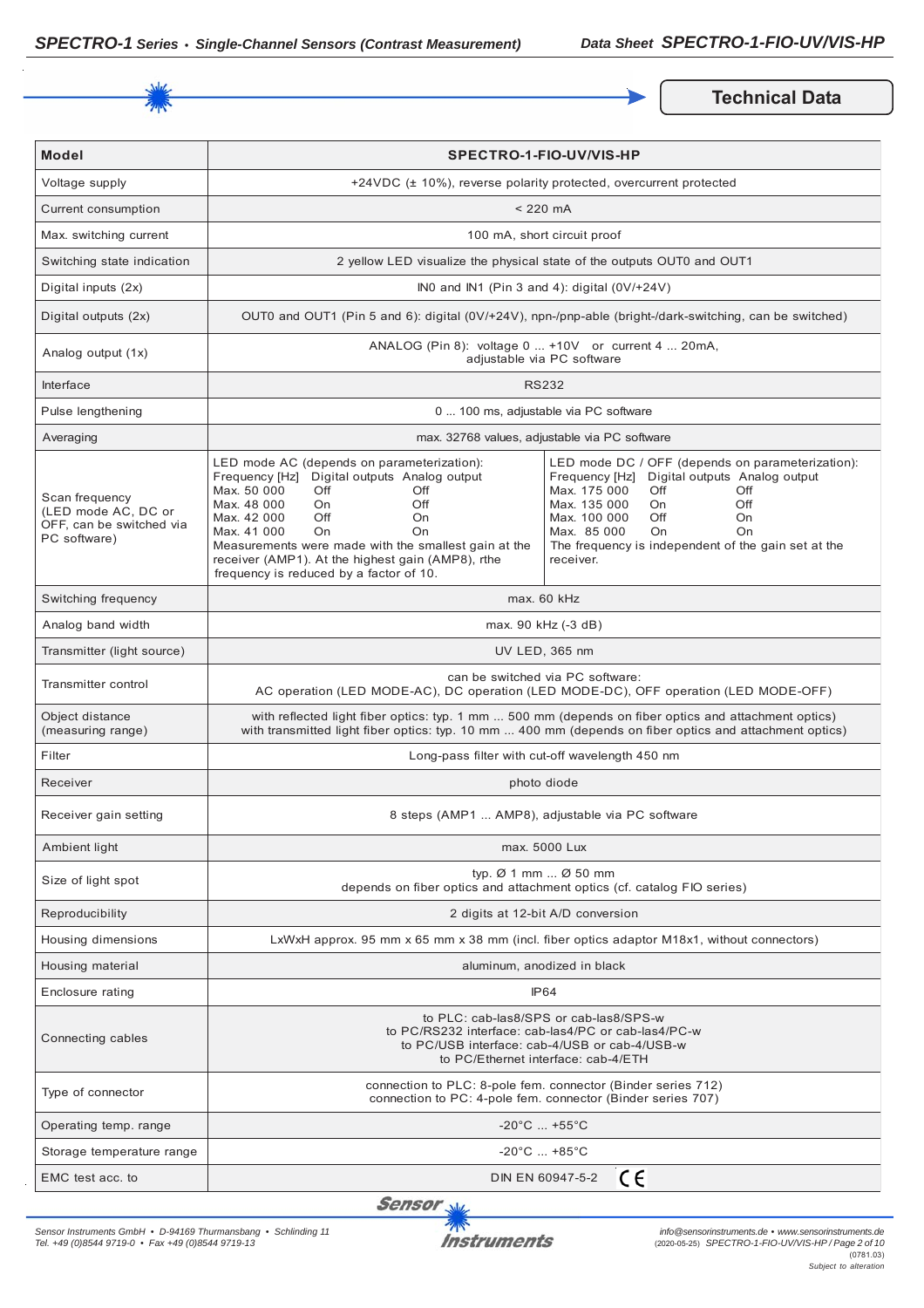

All dimensions in mm

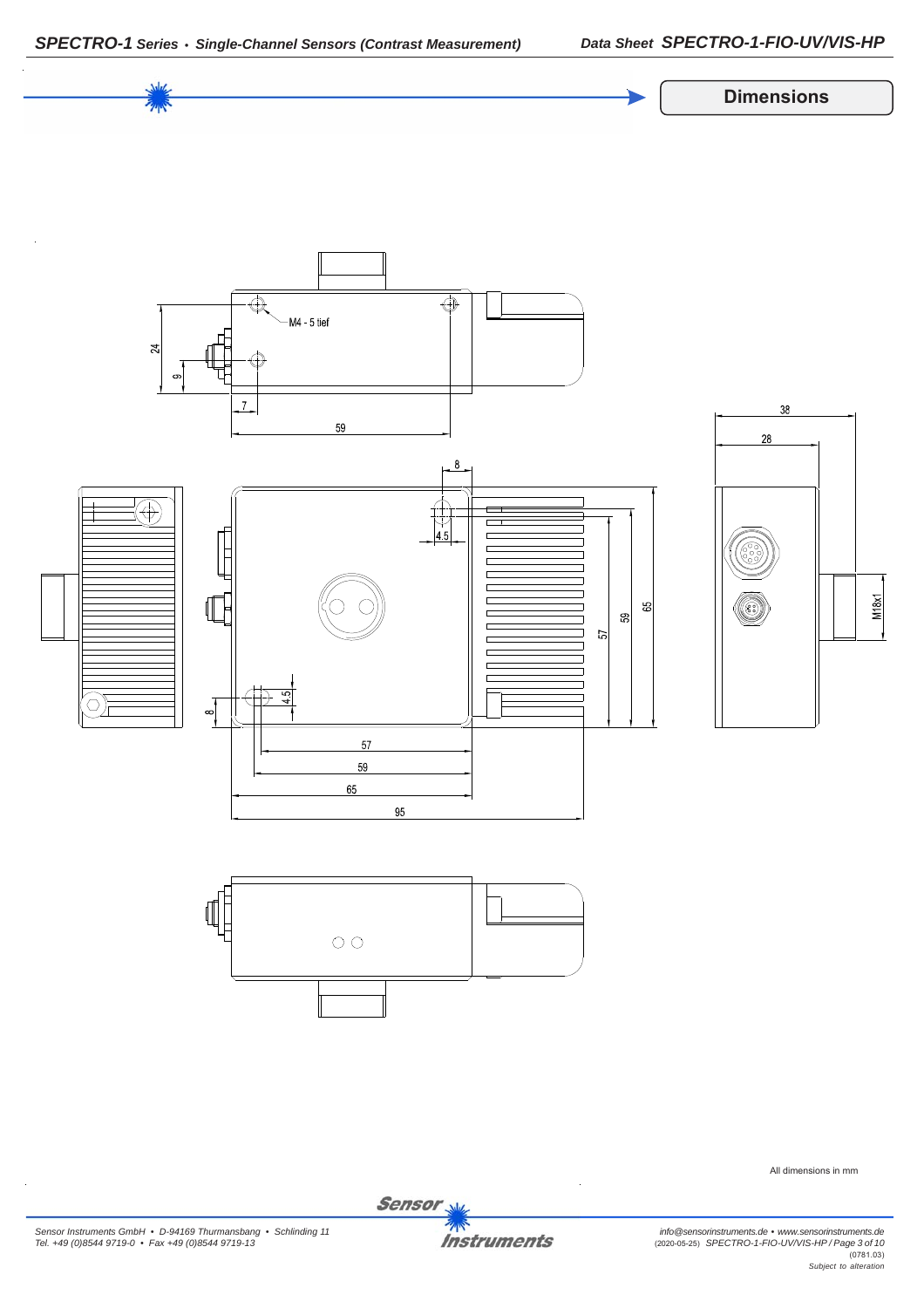



*Sensor Instruments GmbH • D-94169 Thurmansbang • Schlinding 11 Tel. +49 (0)8544 9719-0 • Fax +49 (0)8544 9719-13*

Instruments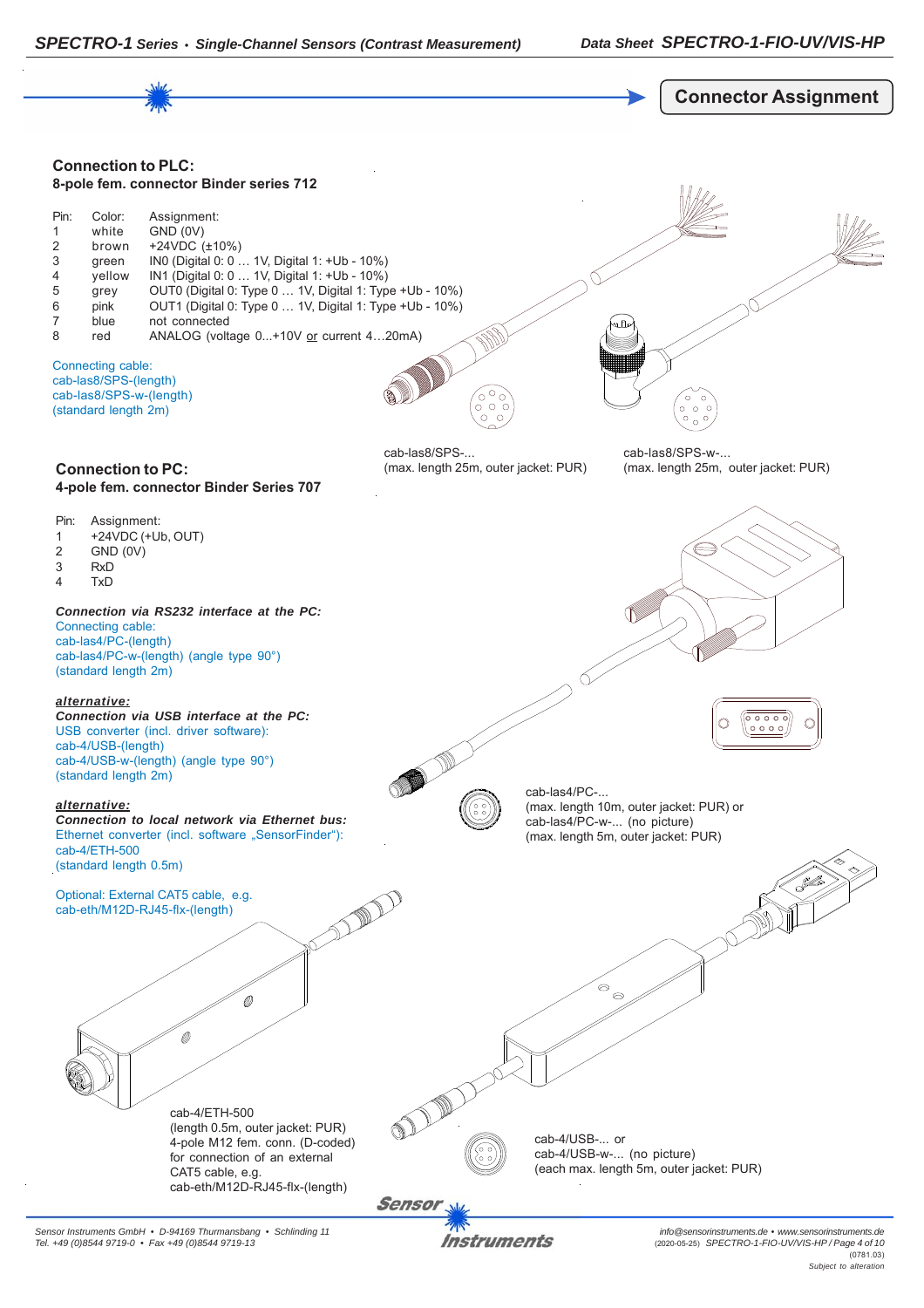



## **Measuring principle of the sensors of SPECTRO-1 series:**

The sensors of the SPECTRO-1 series are of single-channel design, i.e. they acquire the analog signal that comes from a receiver and evaluate this signal. Various light sources such as white light, UV light, IR light, or a laser can be used as a transmitter. The receiver is correspondingly matched to the transmitter. The acquired analog signal is provided through a voltage output and a current output.

The software can be used to select various evaluation modes for the analog signal. The status of the analog signal is provided through 2 digital outputs in accordance with the selected evaluation mode. A digital input allows external "teaching" of the sensor. An additional input allows the "freezing" of the analog output signal upon a positive input edge.

The SPECTRO-1 sensor allows highly flexible signal acquisition. The sensor, for example, can be operated in alternating-light mode (AC mode), which means the sensor is not influenced by external light, or in constant-light mode (DC mode), which provides outstanding high-speed sensor operation. An OFF function deactivates the sensor's integrated light source and changes to DC mode, which allows the sensor to detect so-called "self-luminous objects". With the stepless adjustment of the integrated light source, the selectable gain of the receiver signal, and an INTEGRAL function the sensor can be adjusted to almost any surface or any "selfluminous object".

A micro-controller performs 12-bit analog/digital conversion of the analog signal, which allows recording and evaluation of the signal. Furthermore the SPECTRO-1 sensor offers various options for intelligent signal processing such as e.g. dirt accumulation compensation.

Parameters and measurement values can be exchanged between PC and sensor either through RS232 or Ethernet (using an Ethernet converter). Through the interface all the parameters can be stored in the non-volatile EEPROM of the sensor.

The PC software facilitates the parameterisation, diagnostics, and adjustment of the sensor system (oscilloscope function). The software furthermore provides a data recorder function that automatically records data and stores them on the hard disk of the PC.

SPECTRO-1 sensors are temperature-compensated over a range of 0°C to 80°C.

**Sensor**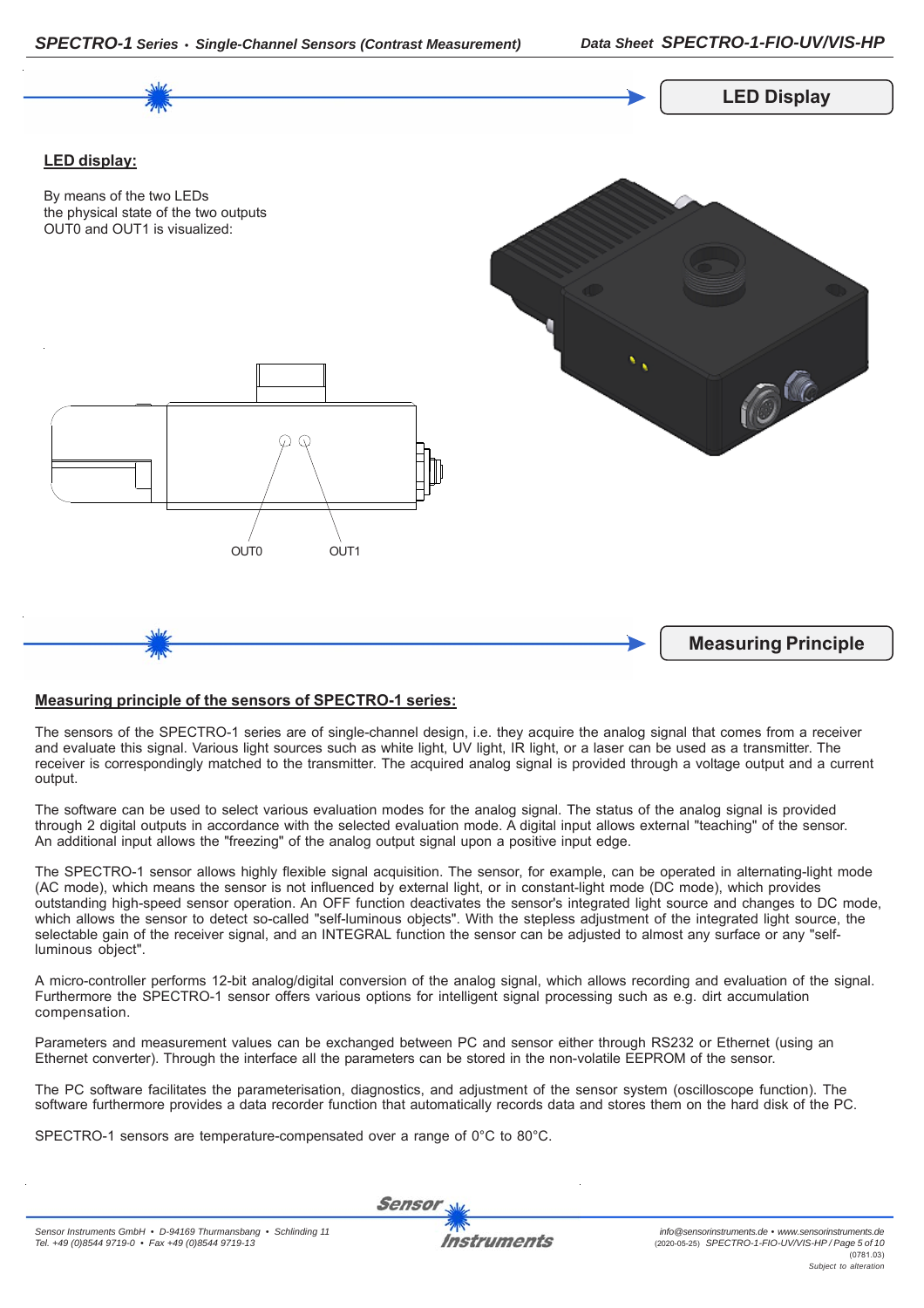#### **Parameterization**

#### **Windows® user interface:**

*(The current software version is available for download on our website.)*



The PC software SPECTRO1-Scope facilitates the parameterization, the diagnosis, and the adjustment of the sensor system (oscilloscope function). Moreover, the software features a data recorder function that allows the automatic recording of recorded data and the saving of those at the hard disk of the PC.

Parameters and measurement values can be exchanged between PC and sensor either through RS232 or Ethernet (using an Ethernet converter). Through the interface all the parameters can be stored in the non-volatile EEPROM of the sensor.



The SCOPE tab visualises an oscilloscope.

 $\left| \cdot \right|$ 

 $128$ 



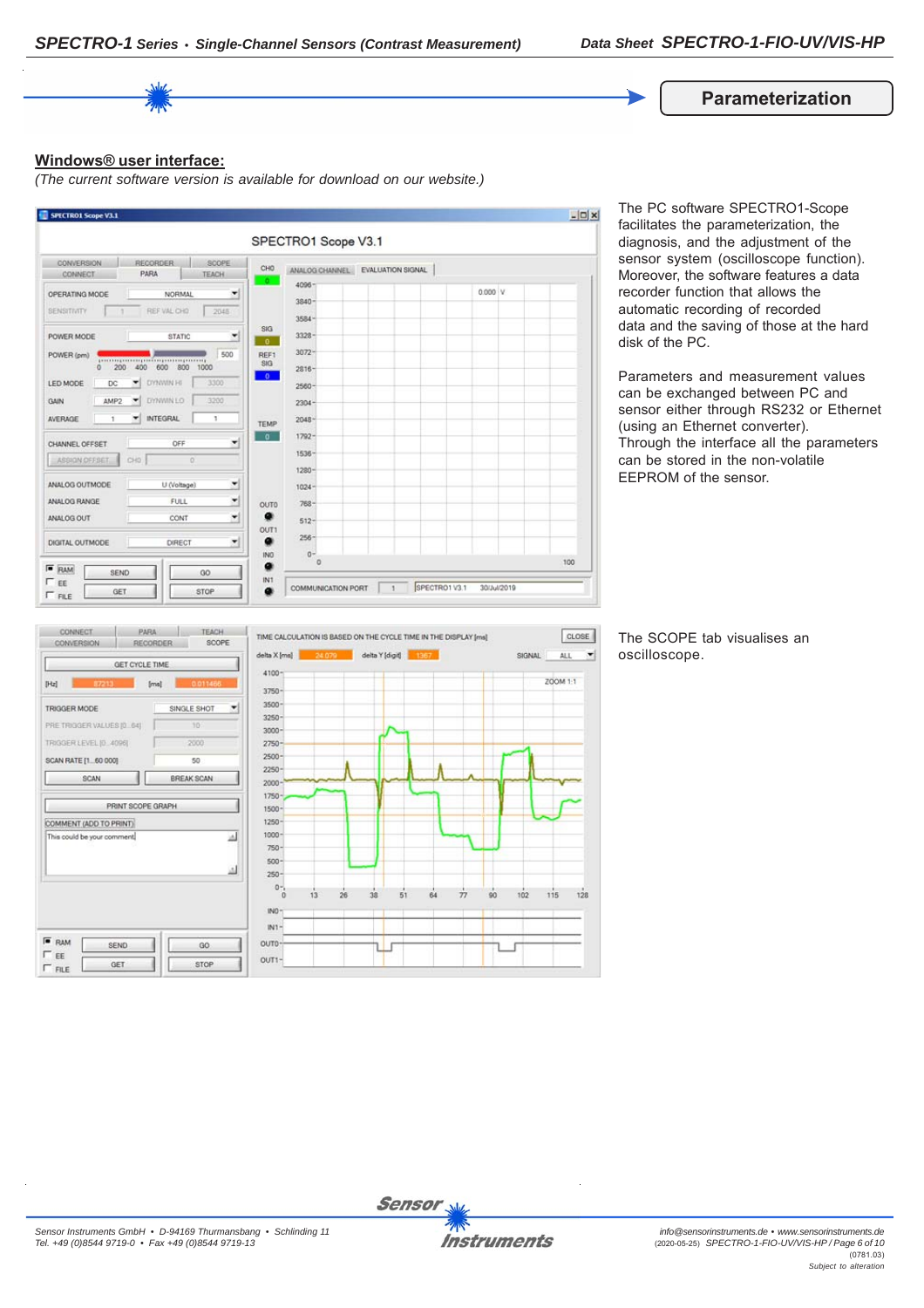

# **Firmware update by means of the software "FirmwareLoader":**

| $ \Box$ $\times$<br><b>FIRMWARE LOADER V1.1</b>                            |                                   |  |  |
|----------------------------------------------------------------------------|-----------------------------------|--|--|
| <b>ESTABLISH CONNECTION</b>                                                |                                   |  |  |
| SELECT COMPORT [1256]<br><b>BAUDRATE</b>                                   | <b>TRY TO CONNECT</b><br>115200   |  |  |
| <b>FIRMWARE UPDATE</b>                                                     |                                   |  |  |
| <b>READ FIRMWARE FROM DISK</b>                                             | <b>CLEAR WINDOW</b>               |  |  |
| <b>ARM FIRMWARE LOADER</b>                                                 | <b>DISARM FIRMWARE LOADER</b>     |  |  |
| IT IS STRONGLY RECOMMENDED TO UPDATE THE FIRMWARE ACCORDING TO THE MANUAL! |                                   |  |  |
| SPECTRO3 V4.0<br>RT May 09 2012                                            |                                   |  |  |
|                                                                            |                                   |  |  |
|                                                                            |                                   |  |  |
|                                                                            |                                   |  |  |
|                                                                            |                                   |  |  |
|                                                                            |                                   |  |  |
|                                                                            |                                   |  |  |
|                                                                            |                                   |  |  |
|                                                                            |                                   |  |  |
|                                                                            |                                   |  |  |
|                                                                            |                                   |  |  |
|                                                                            |                                   |  |  |
| <b>CREATE EEPROM BACKUP</b>                                                |                                   |  |  |
| READ EEPROM DATA FROM SENSOR                                               | <b>SAVE EEPROM DATA TO SENSOR</b> |  |  |
| EEPROM TRANSFER FILE d:\BackupFiles\EEPROM_Backup 1131.dat                 |                                   |  |  |

The software "Firmware Loader" allows the user to perform an automatic firmware update. The update will be carried out through the RS232 interface.

An initialisation file (xxx.ini) and a firmware file (xxx.elf.S) are required for performing a firmware update. These files can be obtained from your supplier. In some cases an additional firmware file for the program memory (xxx.elf.p.S) is also needed, and this file will be automatically provided together with the other two files.

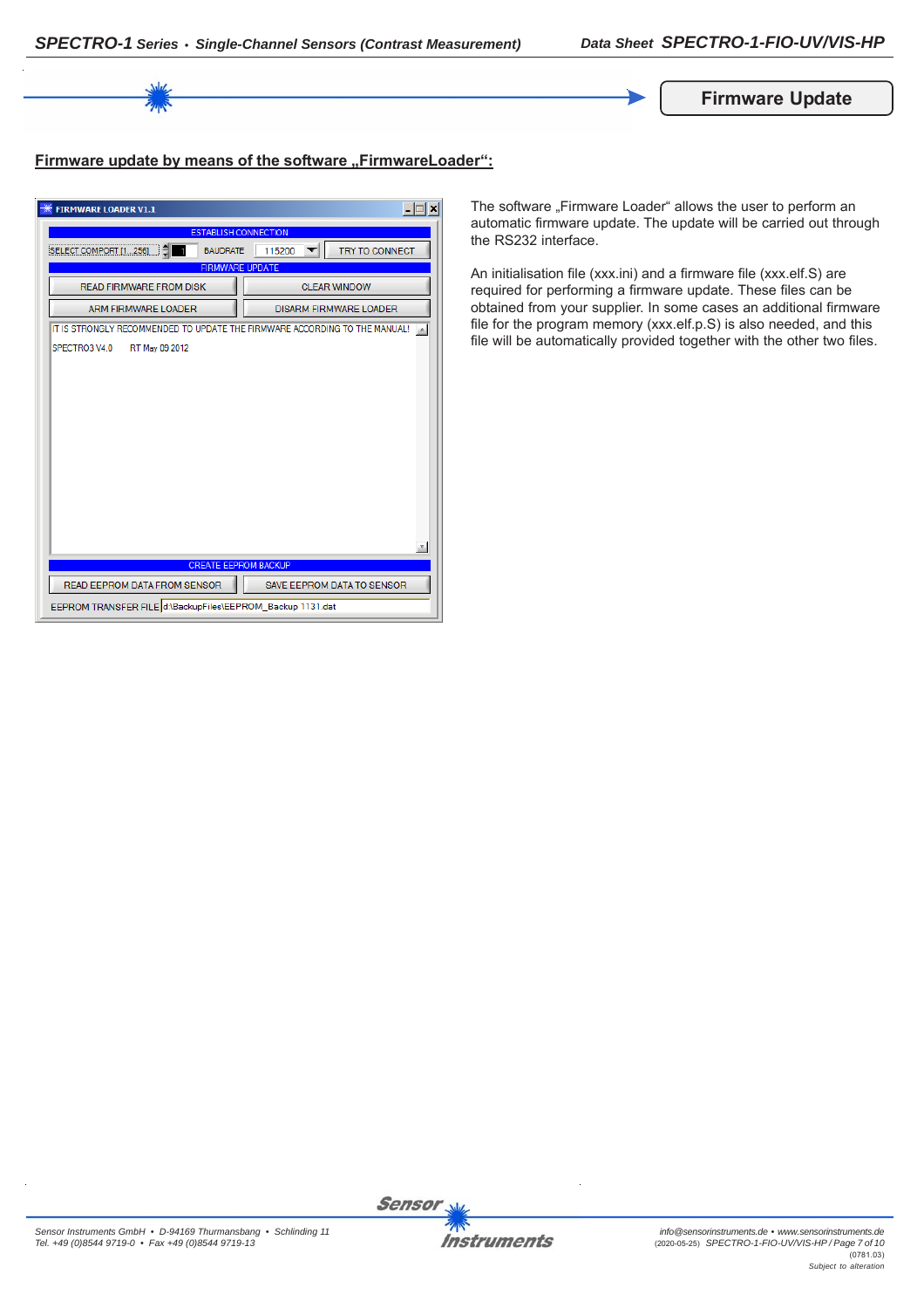

## **UV Fiber Optics**

**Available standard fiber optics:** (further types of fiber optics available on request)

**UV reflected light fiber optics R-S-A1.1-(1.5)-...-22°-UV R-S-A2.0-(2.5)-...-22°-UV R-S-A3.0-(3.0)-...-22°-UV R-S-R1.1-(3x0.5)-...-22°-UV R-S-R2.1-(6x1)-...-22°-UV** available in standard length 600mm or 1200mm)

**UV transmitted light fiber optics D-P-B3.0-(2.5)-600-22°-UV D-S-A2.0-(2.5)-600-22°-UV D-S-A3.0-(3.0)-600-22°-UV** (standard length 600mm)

#### **Please note:**

For operation with the SPECTRO-1-FIO-UV/VIS-HP

solely UV light optical fibers with a beam opening angle

of 22° are to be used!

#### **Characteristics:**



Light-conducting glass fibers are optical components that allow the transmission of light through any curved path based on the principle of total reflection. The individual fiber is composed of high-break core glass and low-break cladding glass. The light beams entering the core glass within the critical angle are guided through the fiber by way of reflection at the core/cladding contact surfaces (step index fiber). The highly flexible optical fibers are made of bundled individual glass fibers. The ends are each glued into a sensor head and a connector. The faces are optically polished. For protection against mechanical, chemical, or thermal destruction the optical fibers are provided with a corresponding protective sheath.

#### **Order Code:**



Instruments

*info@sensorinstruments.de • www.sensorinstruments.de* (2020-05-25) *SPECTRO-1-FIO-UV/VIS-HP / Page 8 of 10* (0781.03) *Subject to alteration*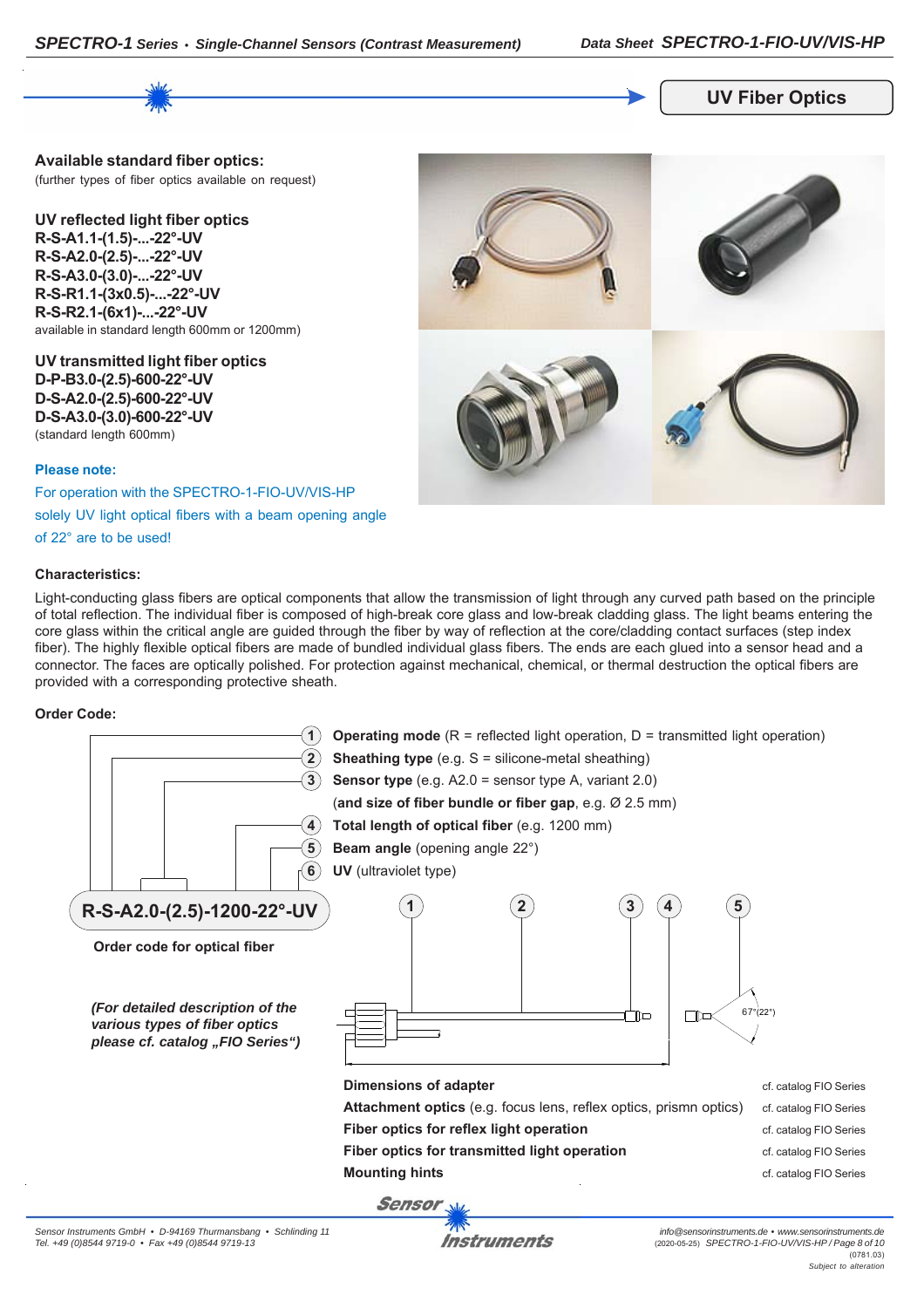